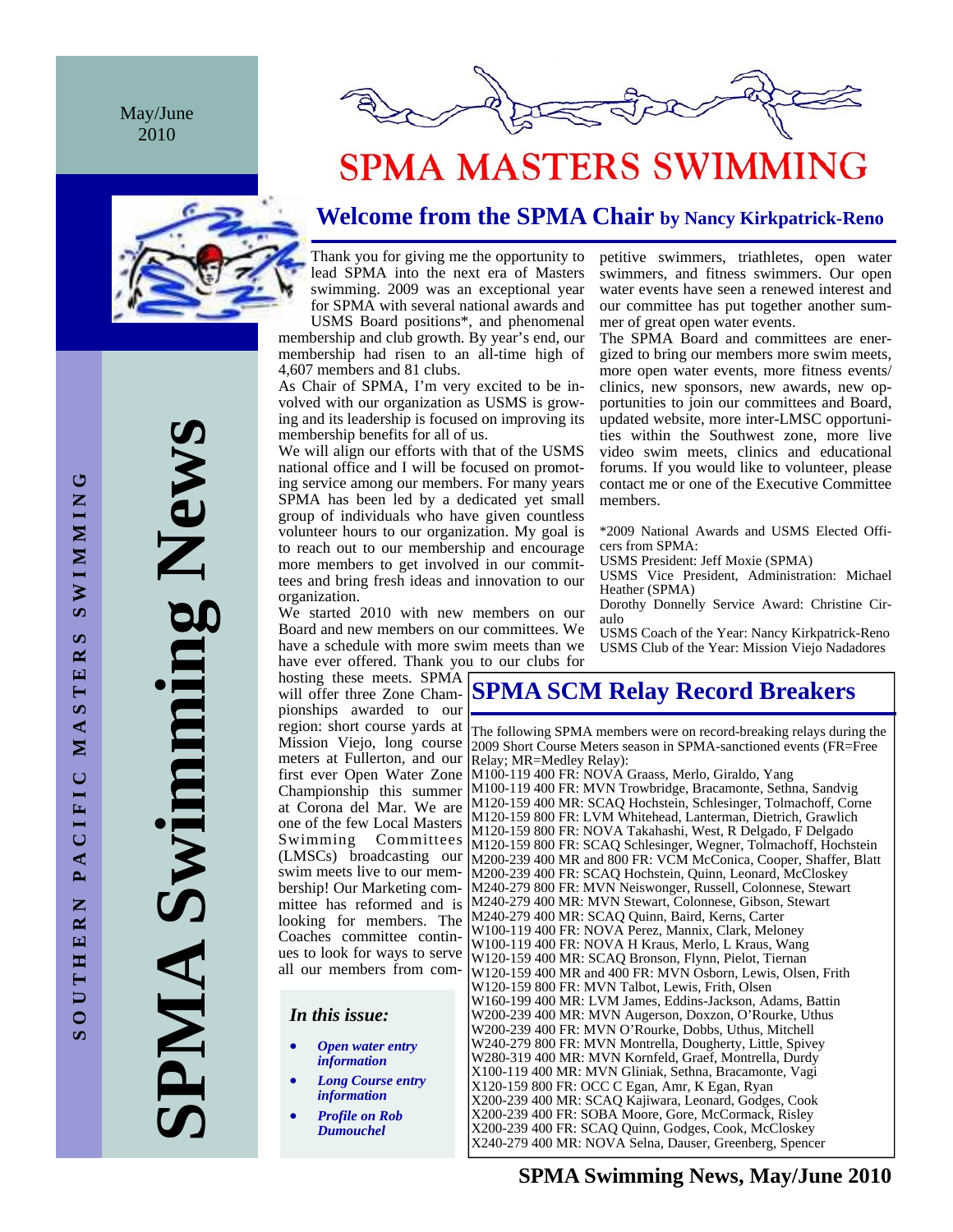## SWIM FOR LIFE!

#### **SAN LUIS OBISPO, SANTA BARBARA (North) and KERN**

**SANTA BARBARA (South) and VENTURA** 

OXNARD: Rio Mesa Masters Toby Petty (805) 642-6674, tonthego00@sbcglobal.net

### **LOS ANGELES (North)**<br>CLAREMONT: The Claremont Club

#### **LOS ANGELES (Westside)**

#### **LOS ANGELES (Central and South)**

L.A. (various locations): SCAQ<br>
L.A. MID-WILSHIRE: Meridian Swim Club<br>
Vanessa Mesia (310) 729-2971, vanessamesia@shc

**LOS ANGELES (South Bay and East County)** 

#### **INLAND EMPIRE**

BEAUMONT Masters Christy Arwood (951) 769-2087, christy@nds-ca.net CORONA: Corona Crocodiles John Salvino (866) 403-3219, coachsalvino@hotmail.com

**ORANGE COUNTY**<br>ALISO VIEJO: Renaissance Club Sport LADERA RANCH Masters **Evan Forbes (949) 370-0568, e\_forbes** @cox.net<br>
LOS ALAMITOS Masters **Example 2008** Corey Lakin (562) 430-1073 x511, clakin@ci.lo **LAS VEGAS**<br> **HENDERSON Southern Nevada Masters** 

ATASCADERO: Team K-man Jennifer Glenesk, jglenesk@charter.net, www.teamkman.org<br>BAKERSFIELD: Gold Wave Masters **Face Access** Rafael Guijarro (661) 205-9763, rago2000@sbcglobal.net Rafael Guijarro (661) 205-9763, rago2000@sbcglobal.net BAKERSFIELD Swim Club John Kraetsch, (661) 303-4382, bsc@bakersfieldswimclub.org, www.bakersfieldswimclub.org<br>
LOMPOC: Lompoc's Other Swim Team Jeff Storie (805) 875-2703, j storie@ci.lompoc.ca.us LOMPOC: Lompoc's Other Swim Team Jeff Storie (805) 875-2703, j\_storie@ci.lompoc.ca.us<br>PASO ROBLES: North County Aquatics Nancy Sznejkowski (805) 238-5591, betco@yahoo.cc Nancy Sznejkowski (805) 238-5591, betco@yahoo.com, www.northcountyaquatics.org SAN LUIS OBISPO Masters Philip Yoshida (805) 543-9515, office@sloswimclub.org, www.sloswimclub.org SAN LUIS OBISPO: Kennedy Club Masters Linda Stimson (805) 781-3488 x 17, sloaquatics@kennedyclubs.com, www.kennedyclubs.com<br>SANTA MARIA: Santa Maria Swim Club<br>Mike Ashmore (805) 928-9655. santamariaswim@verizon.com, www.sa Mike Ashmore (805) 928-9655, santamariaswim@verizon.com, www.santamariaswim.net

CAMARILLO: Camarillo YMCA<br>CARPINTERIA: Channel Island Yic Anderson (805) 403-5425, delphis13@msn.com, channelislandmasters.blogsp Vic Anderson (805) 403-5425, delphis13@msn.com, channelislandmasters.blogspot.com OJAI: Ojai Masters Rick Goeden (805) 646-7213, theswimguy@sbcglobal.net SANTA BARBARA Masters SB Swim Office (805) 966-9757, swimoffice@sbswim.org<br>THOUSAND OAKS: Conejo Simi Aquatics Gardner Howland (865) 567-8989, ghowland@csaswim.com Gardner Howland (865) 567-8989, ghowland@csaswim.com, lhancock@csaswim.com, www.csaswim.com THOUSAND OAKS: Conejo Valley Multisport Masters Nancy Kirkpatrick-Reno (818) 469-9972, nancy@conejovalleymultisportmasters.com<br>THOUSAND OAKS: South Coast Aquatics Matt Warshaw (805) 660-2082, matt@southcoastaquatics.com, w Matt Warshaw (805) 660-2082, matt@southcoastaquatics.com, www.southcoastaquatics.com VENTURA COUNTY Masters Jason York (805) 650-0400, jason.e.york@gmail.com, www.buenaventuraswimclub.org

John Ries (909) 625-6791, tccswim@hotmail.com LANCASTER: Oasis Masters Tom Otto (661) 946-7537, ottolfixit@hotmail.com PALMDALE: Canyons Aquatic Masters Jeff Conwell (661) 993-2868, jeffc@canyons.org, www.canyons.org PASADENA: Caltech Masters Suzanne Dodd (626) 449-7536, sdodd@ipac.caltech.edu, www.its.caltech.edu/~swimclub/swim.html PASADENA: Rose Bowl Masters Chad Durieux (626) 564-0330, cdurieux@rosebowlaquatics.org, www.rosebowlaquatics.org SAN FERNANDO: Matador Triathlete Club Emily Rogers (425) 220-5417, emilynicolerogers@yahoo.com SANTA CLARITA Masters<br>
WALNUT: Faster Masters Swim Team

Louis Boehle (909) 657-7758, louisboehle@mac.com

Louis Boehle (909) 657-7758, louisboehle@mac.com Louis Boehle (909) 657-7758, louisboehle@mac.com

L.A. WEST: UCLA Bruin Masters Steve Najera (310) 206-1787, snajera@recreation.ucla.edu WEST HOLLYWOOD Aquatics Susan Shore (310) 288-6555 (team hotline), info@wh2o.org, www.wh2o.org<br>WOODLAND HILLS: Southwest Aq Masters Fred Shaw (818) 347-1637, swamfred@aol.com, www.swam.us Fred Shaw (818) 347-1637, swamfred@aol.com, www.swam.us

CATALINA Channel Swimming Federation Carol Sing (619) 588-2677, swim@swimcatalina.org, www.swimcatalina.org<br>L.A.: Swimming Los Angeles Matt Harrigan, matt@swimmingla.com or Andy Copley, andy@swimmingla.org Matt Harrigan, matt@swimmingla.com or Andy Copley, andy@swimmingla.com Vanessa Mesia (310) 729-2971, vanessamesia@sbcglobal.net, www.meridiansportsclub.com L.A. DOWNTOWN: Los Angeles Athletic Club Masters Vanessa Mesia (310) 729-2971, vanessamesia@sbcglobal.net, www.laac.com Gerry Rodrigues (310) 432-3683, coachgerry@yahoo.com SOUTH GATE Masters Swim Team Patricia Mitchell (323) 563-5753, pmitchell@sogate.org

Mike Miranda, (714) 808-9158, info@lbgrunions.com, www.lbgrunions.com HAWTHORNE: South Bay Swim Team Kathy Gore (310) 643-6523, southbayswimteam@socal.rr.com, www.southbayswimteam.org LA MIRADA: La Mirada Armada Beverly Garman (949) 552-1710, ihaccoach@aol.com, www.swimarmada.com LONG BEACH: Alpert JCC Sascha Bryon-Zwick (562) 426-7601 x1035, sbryanzwick@alpertjcc.org, www.alpertjcc.org LONG BEACH: Long Beach Masters Swim Teresa Pascuzzo (562) 438-7539, teresapascuzzo@verizon.net, www.longbeachswimclub.com LONG BEACH: Shore Aquatic Masters **Kristin Barth-Kredell** (562)331-1344, lbshoreswim@yahoo.com, www.shoreaquatics.com<br>MANHATTAN BEACH: Magnum Masters **Chuck Milam (310) 546-3601**, cdmilam@hotmail.com, www.manhattancc.com MANHATTAN BEACH: Magnum Masters Chuck Milam (310) 546-3601, cdmilam@hotmail.com, www.manhattancc.com<br>
RANCHO PALOS VERDES: Zenith Aquatics Shari Twidwell (310) 947-1323, shari@zapswimming.com, www.zapswimming Shari Twidwell (310) 947-1323, shari@zapswimming.com, www.zapswimming.com TORRANCE : LA Peninsula Swimmers Brian K Johnson (310) 486-4603, info@lapsmasters.org, www.lapsmasters.org

RIVERSIDE: Riverside Aquatics Assn. Carrie Ridgway (951) 205-2268, info@raa-swim.org, www.raa-swim.org<br>RIVERSIDE, TEMECULA: Riverside Co. YMCA Masters Dorothy Thomas (909) 633-8304, waterdancer2@yahoo.com Dorothy Thomas (909) 633-8304, waterdancer2@yahoo.com TEMECULA: City of Temecula Masters Gwen WIllcox (951) 694-6410, gwen.willcox@cityoftemecula.org TEMECULA Swim Club Bryan Davis (951) 285-2718, headcoach@temeculaswimclub.com, www.temeculaswimclub.com YUCAIPA: Masters of Yucaipa Jason Bradbury (951) 505-3973, ystcoach.jason@verizon.net, www.yucaipaswim.org

Alex Isaly (949) 643-6700, alex.isaly@clubsports.com, www.renaissanceclubsport.com/aliso-viejo COSTA MESA: Orange Coast Masters Swimming Anthony Iacopetti (714) 369-9555, aiacopetti@occ.cccd.edu, www.coastmastersswimming.com COTO DE CAZA: Coyotes Todd Conrad (949) 858-2790, cotocoyotes@gmail.com, www.cotocoyotes.com/masters.html FULLERTON: FAST Masters Team Bill Jewell, (949) 466-6523, swimbill@sbcglobal.net, www.fastswim.org Cindy Lim (714) 397-0132, cindyhlim@socal.rr.com, www.goldenwestswimclub.com IRVINE Novaquatics Mike Collins (949) 338-6682, info@novamasters.com, www.novamasters.com IRVINE: UCI Masters Charlie Schober (949) 824-7946, ctschobe@uci.edu, www.masterswim.uci.edu LOS ALAMITOS Masters 
LAG ALAMITOS Masters 
Corey Lakin (562) 430-1073 x511, clakin@ci.los-alamitos.ca.us, www.ci.los-alamitos.ca.us<br>
Mark Moore (949) 233-6521 coachmark@mastersmynswim or www.mastersmynswim or MISSION VIEJO Masters Mark Moore (949) 233-6521, coachmark@mastersmvnswim.org, www.mastersmvnswim.org<br>Mark Desmond (949) 306-3599, markdesmond@highhopes.ws, www.pacificcoastaquatics.org NEWPORT BEACH: Pacific Coast Aquatics Mark Desmond (949) 306-3599, markdesmond@highhopes.ws, www.pacificcoastaquatics.org<br>MEWPORT BEACH Lifeguard Association Jim Turner (949) 644-3046, jturner@nbfd.net, www.newportlifeguar Jim Turner (949) 644-3046, jturner@nbfd.net, www.newportlifeguard.org SAN JUAN CAPISTRANO: Capo Masters Coach Bee (949) 636-1655, info@capomasters.com, www.capomasters.com<br>SAN JUAN CAPISTRANO: Multisports Orange County Mike Collins (949) 338-6682, info@multisportsoc.com, www.multisportsoc. Mike Collins (949) 338-6682, info@multisportsoc.com, www.multisportsoc.com TUSTIN: SOCAL Aquatics Steve Pickell (714) 356-7390, coachsteve@socalaquatics.com, www.socalaquatics.com YORBA LINDA: East Lake Eagle Rays Mike Pawloski (714) 372-6273, bonuspak@earthlink.net

Frank Lowery (702) 400-2790, flowery719@cox.net, www.lowerysmultisport.com LAS VEGAS: Las Vegas Masters Victor Hecker (702) 247-7788, heckerrealestate@hotmail.com LAS VEGAS: Swim Las Vegas <br>
LAS VEGAS: Viva Las Vegas Masters (1999) 1998-2316, swimlasvegas@gmail.com, www.swimly.com<br>
Melissa Gutierrez (702) 480-4321, marie@summerlinmasters.com, www.summ Melissa Gutierrez (702) 480-4321, marie@summerlinmasters.com, www.summerlinmasters.com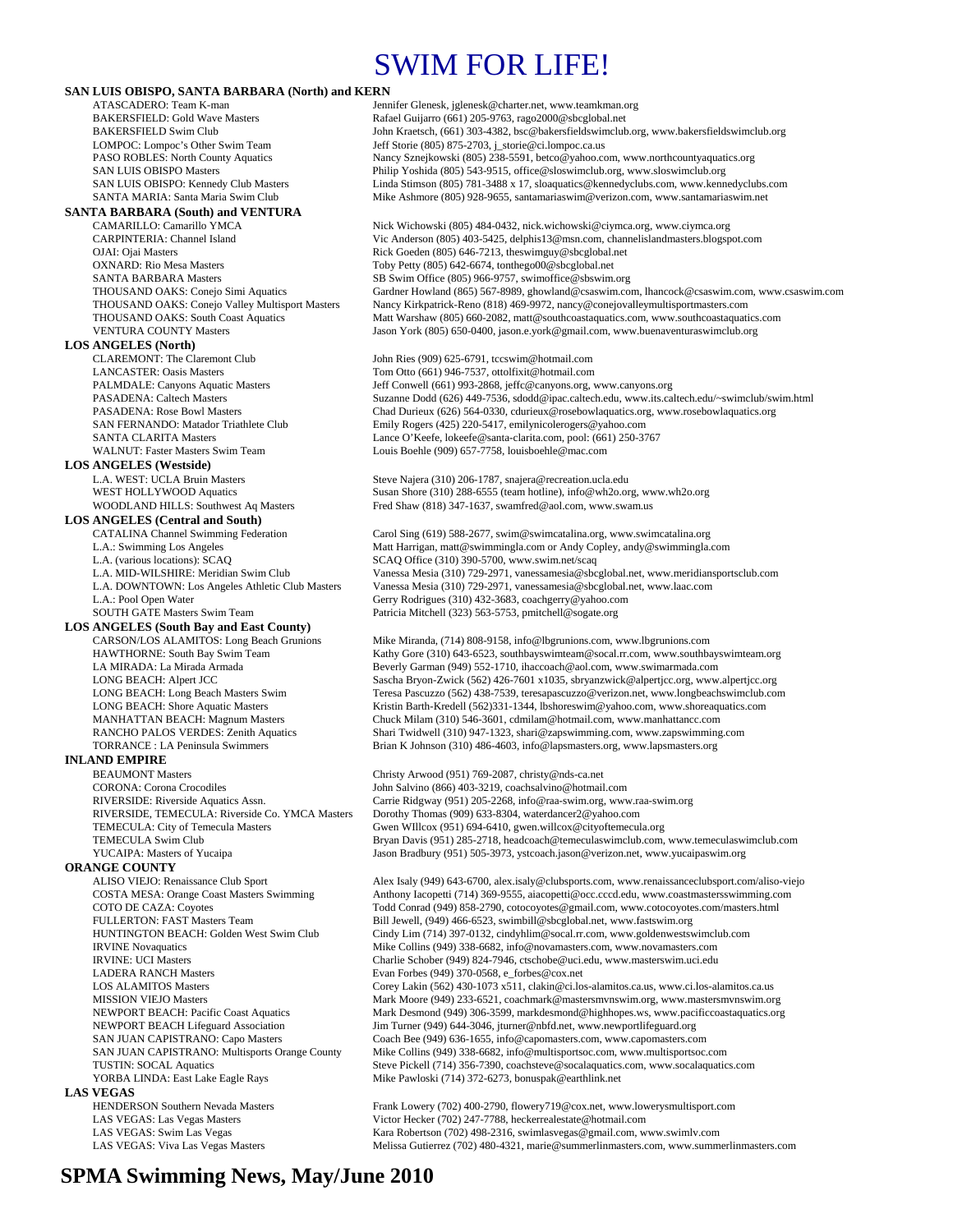# SPMA Competition Information and Instructions

**Rules:** Current USMS and SPMA rules will govern. All events are timed finals. Swimmers must check in with the Clerk of Course for deck seeded events that they wish to swim. After an event has been officially closed, swimmers may not check in. Age as of the last day of the meet determines age group for the meet for short course yards, and age as of December 31st of the year of competition determines age for long course and short course meters meets. You must be 18 years of age to register with SPMA and compete in meets.

**Eligibility:** Events are open to any **current** USMS registered swimmer or a foreign swimmer with a valid travel permit. SPMA swimmers are encouraged to submit their registration application with the submitted entry card, if NOT currently registered.

**Affiliation:** A swimmer's affiliation as stated on the consolidated entry card, if valid as of the first day of the meet, will apply throughout the meet, except that swimmers may unattach at any time.

**Submitted Times:** Please enter your best time, a reasonable estimate or a workout time. All times must be submitted on a SPMA consolidated entry card or a copy of a SPMA consolidated entry card (below). Do not mail in the meet entry form.

**Entry Confirmation:** To avoid any concern regarding receipt of entry card, enclose a self-addressed stamped envelope or postcard or mail card "Return Reply Request". No certified, registered or special delivery mail will be accepted. Receipt of entry will not be verified by phone.

**Strictly Forbidden**: Entering more than 5 individual events per day; using hand paddles in warm-up areas; diving in warm-ups unless in designated sprint lanes (entering the warm-up pool must be done with feet first with one hand in contact with the pool deck); use of any pacing device in competition; and smoking in any area where swimmers may be present.

**Open Water**: Swimmers using non-porous neoprene swim suits, wetsuits, or other non-porous attire will be ineligible for awards or place points.

> *Check out our website www.spma.net for up-to-date information*

### SOUTHERN PACIFIC MASTERS ASSOCIATION • CONSOLIDATED ENTRY CARD

|                                      |                                                            |                                       |              | Male                                                       |                     |                                      |                                                                       |
|--------------------------------------|------------------------------------------------------------|---------------------------------------|--------------|------------------------------------------------------------|---------------------|--------------------------------------|-----------------------------------------------------------------------|
|                                      |                                                            |                                       |              |                                                            |                     | $Phone ($ $)$ $  -$                  |                                                                       |
| <b>FREESTYLE</b><br>(Submitted Time) | Event<br>No.                                               | <b>BACKSTROKE</b><br>(Submitted Time) | Event<br>No. | <b>BREASTSTROKE</b><br>(Submitted Time)                    | Event<br>No.        | <b>BUTTERFLY</b><br>(Submitted Time) | Event<br><b>INDIV. MEDLEY</b><br>No.<br>(Submitted Time)              |
| 50                                   |                                                            | 50                                    |              | 50                                                         |                     | 50                                   | 100                                                                   |
| 100                                  |                                                            | 100                                   |              | 100                                                        |                     | 100                                  | 200                                                                   |
| 200                                  |                                                            | 200                                   |              | 200                                                        |                     | 200                                  | 400                                                                   |
| 400/500                              |                                                            |                                       |              |                                                            | FOR OFFICE USE ONLY |                                      |                                                                       |
| 800/1000                             | No. of events ________ $\times$ \$ ________ = \$ _________ |                                       |              |                                                            | Amt Rec'd           |                                      |                                                                       |
| 1500/1650<br>Total                   |                                                            |                                       |              |                                                            |                     |                                      |                                                                       |
|                                      |                                                            |                                       | Surcharge    | Name<br>Birthdate _______/ ________/ ________ Age_________ |                     |                                      | Female USMS #___ ___ ___ ___ _ ___ - ___ ___ ____ ____ ____<br>$\sim$ |

Include a copy of USMS card

**Maximum FIVE Individual Events/Day** 

Include a copy of USMS card

Late or incomplete entries (no fee, incomplete entry card, incomplete enty data) or entries postmarked after due date MAY **BE REJECTED!** 

ALL MASTERS swimmers are required to send a photo-copy of their USMS card with their entry card. ALL Masters swimmers may be asked to show their USMS card if requested at the meet.

"I, the undersigned participant, intending to be legally bound, hereby certify that I am physically fit and have not been otherwise informed by a physician. I acknowledge that I am aware of all the risks inherent in Masters swimming (training and competition), including possible permanent disability or death, and agree to assume all of those risks. AS A CONDITION OF MY PARTICIPATION IN THE MASTERS SWIMMING PROGRAM OR ANY ACTIVITIES INCIDENT THERETO, I HEREBY WAIVE ANY AND ALL RIGHTS TO CLAIMS FOR LOSS OR DAMAGES, INCLUDING ALL CLAIMS FOR LOSS OR DAMAGES CAUSED BY THE NEGLIGENCE, ACTIVE OR PASSIVE, OF THE FOLLOWING: UNITED STATES MASTERS SWIMMING, INC., THE LOCAL MASTERS SWIMMING COMMITTEES, THE CLUBS, HOST FACILITIES, MEET SPONSORS, MEET COMMITTEES, OR ANY INDIVIDUALS OFFICIATING AT THE MEETS OR SUPERVISING SUCH ACTIVITIES.

In addition, I agree to abide by and be governed by the rules of USMS."

### **PLEASE SIGN:**

Is this your first Masters Meet? Yes No

Read the meet information sheet carefully. Make your check payable as shown on the meet information sheet and mail it to the address shown. 12/94

| <b>DATE</b><br>the company of the company of the company of the company of the company of the company of |  |
|----------------------------------------------------------------------------------------------------------|--|
| Non-SPMA swimmers please include your address:                                                           |  |

Street:

City, State, Zip: City, State, 2014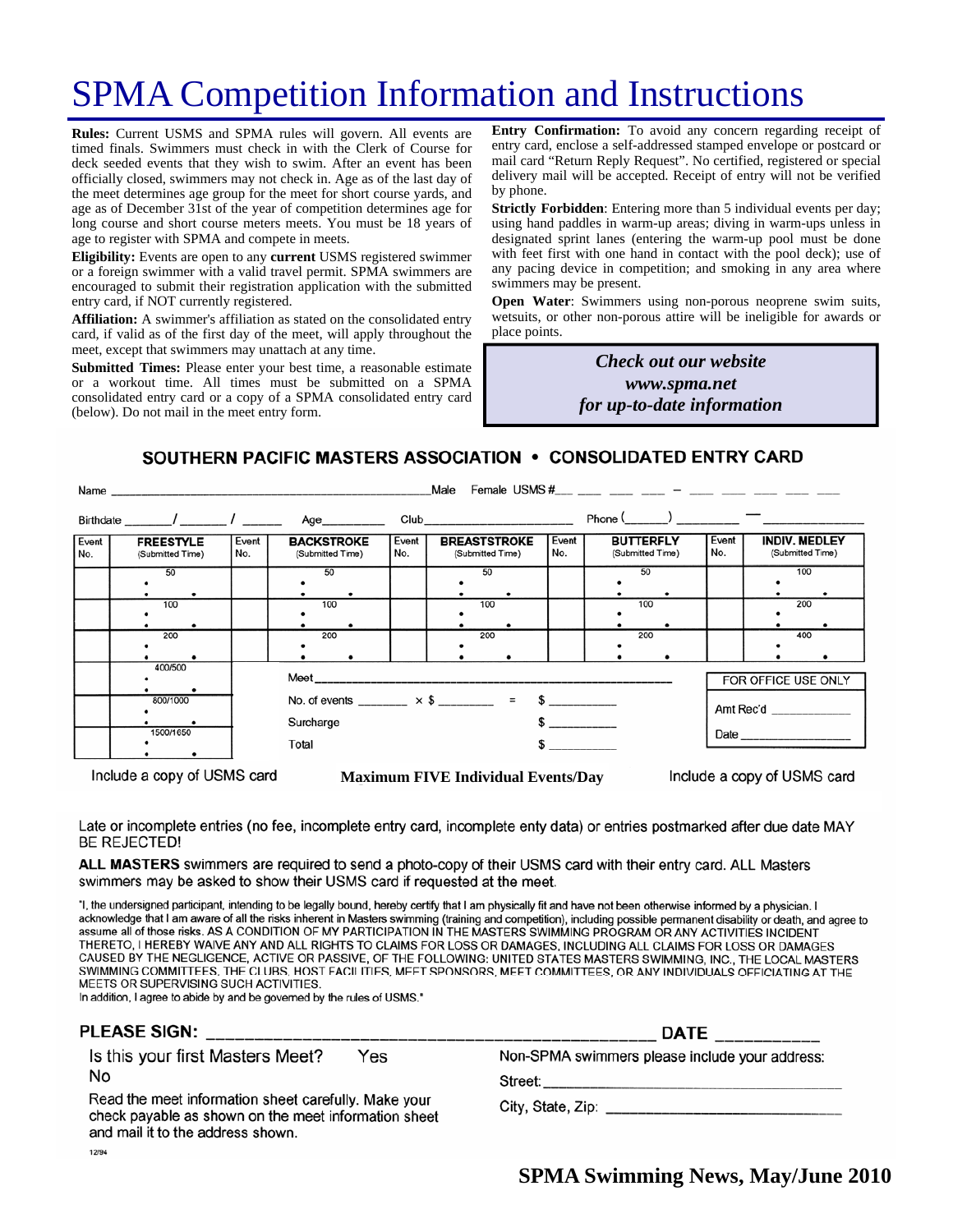### **Santa Clarita Masters LCM Meet Sunday, May 16th, 2010**

#### Sanction number: 330-010

Facility: Santa Clarita Aquatic Center, 20850 Centre Pointe Pkwy.

**Directions:** *From the north*, take I-5 to the Valencia Blvd exit in Valencia. Go east several miles (Valencia Blvd turns into Soledad Canyon Rd) to Ruether Ave. Turn right and cross over railroad tracks. Turn right at Centre Pointe Pkwy. Turn left into driveway for Aquatic Center. *From the south*, take I-5 to Hwy. 14 north. Exit at Golden Valley Rd. Turn left onto Golden Valley Rd. Turn right on Centre Point Pkwy. Make a right into the driveway for the Aquatic Center. Parking is available in both upper and lower parking lots.

**Entries:** The pre-entry postmark deadline is Saturday, May 8th. Deck entries for the 1500 m Freestyle will close at 8:45 a.m.; all other deck entries close at 11:00 a.m. Age on December 31, 2010 determines age group for the meet. You must be at least 18 years of age to compete.

**Seeding:** All events will be deck seeded slowest to fastest, by entered time, ages and sexes combined. Check-in is not required in order to be deck seeded, except swimmers must check in to swim the 1500 m Freestyle and the 400 m Freestyle.

**Relays:** All relays will be deck entered. Relay fees are \$4.00 per relay due upon entry. For each relay swimmer who is not entered in individual events, a fee of \$5.00 and a signed liability release must be submitted with the relay entry.

**Awards:** Individual: SPMA ribbons for places 1 to 3. Relay: SPMA ribbons for first place.

**Entry Fees:** \$20.00 per swimmer for online entries, \$25.00 for mail-in entries. Deck entries allowed for a total of \$30.00.

**Checks payable to**: City of Santa Clarita.

Mail consolidated entry card, a copy of your 2010 USMS card, and check to: Santa Clarita Aquatic Center, c/o Santa Clarita Masters Club, 20850 Centre Pointe Pkwy, Santa Clarita, CA 91355.

**Questions:** Meet Directors, Chris Lundie, (661) 286-4088, clundie@santa-clarita.com; Lance O'Keefe, (661) 250-3767, lokeefe@santa-clarita.com.

#### **Sunday, May 16, 2010**

1500 warm-up at 8:00 a.m.

1500 starts at 9:00 a.m.

- 1. 1500 m Freestyle (check-in required) 20 minute warm-up after 1500
- 2. 400 m Mixed Freestyle Relay
- 3. 100 m Butterfly
- 4. 200 m Freestyle
- 
- 5. 100 m Breaststroke
- 6. 50 m Freestyle
- 7. 200 m Individual Medley
- 8. 400 m Freestyle (check-in required)
- 9. 100 m Backstroke
- 10. 50 m Butterfly
- 11. 400 m Individual Medley
- 12. 200 m Breaststroke
- 13. 100 m Freestyle
- 14. 50 m Backstroke
- 15. 200 m Butterfly
- 16. 50 m Breaststroke
- 17. 200 m Backstroke
- 18. 400 m Mixed Medley Relay

### **Mission Viejo Nadadores LCM Swim Meet Sunday, June 6th, 2010**

#### Sanction number: 330-016

**Facility**: Mission Viejo Pool is an outdoor, 25-yd. by 50-m competition pool at the Marguerite Aquatic Center, 27474 Casa Del Sol, Mission Viejo.

**Directions:** From the north or south, take the I-5 Freeway to the Alicia Parkway exit in Mission Viejo. Go east (away from the ocean) to Trabuco Road. Turn right on Trabuco to Marguerite Parkway. Go left on Marguerite to Casa Del Sol, turn right onto Casa Del Sol, and turn into the driveway for pool parking. There will be no parking in the upper parking lot. No tennis parking on Marguerite allowed.

**Entries:** The pre-entry postmark deadline is Saturday, May 29th. Deck registration is permitted. Deck entries will close at 8:00 a.m. for the 1500 m Freestyle and at 10:30 a.m. for all other events. Age on December 31, 2010 determines age group for the meet. You must be at least 18 to compete.

Seeding: All events will be deck seeded slowest to fastest, by entered time, ages and sexes combined. Check-in is not required in order to be deck seeded, except swimmers must check in to swim the 400 and 1500 m Freestyle and the 400 m Individual Medley.

**Relays:** All relays will be deck entered on SPMA relay forms available at the meet. Relay fees are \$2.00 per relay due upon entry. For each relay swimmer who is not entered in individual events, a fee of \$10.00 and a signed liability release must be submitted with the relay entry.

**Awards:** Individual: SPMA ribbons for places 1 to 3. Relay: SPMA ribbons for first place.

**Entry Fees:** \$20.00 per swimmer flat fee. Deck entries or online entries after May 29th allowed for a total of \$30.00.

**Checks payable to**: Mission Viejo Nadadores (MVN)

Mail consolidated entry card, a copy of your 2010 USMS card, and check to: Mission Viejo Nadadores — Mark Moore, 25108-B Marguerite Parkway #391, Mission Viejo, CA 92692.

**Questions:** Meet Director, Mark Moore (949) 489-1847; coachmark@mastersmvnswim.org.

**Snack Bar**: Hot and cold drinks, snacks, and food will be available for purchase.

#### **Sunday, June 6, 2010**

1500 warm-up at 8:00 a.m.

- 1500 starts at 8:30 a.m.
- 1. 1500 m Freestyle (check-in required)
	- Additional warm-up after 1500
- Event #2 will start no earlier than 11:00 a.m.
- 2. 400 m Individual Medley (check-in required)
- 3. 200 m Freestyle
- 4. 50 m Butterfly
- 5. 100 m Backstroke
- 6. 200 m Breaststroke
- 7. 200 m Medley Relay (men, women, or mixed)
- 8. 200 m Individual Medley
- 9. 200 m Butterfly
- 10. 50 m Breaststroke
- 11. 200 m Backstroke
- 12. 100 m Freestyle
- 13. 100 m Butterfly
- 14. 50 m Backstroke
- 15. 200 m Freestyle Relay (men, women, or mixed)
- 16. 100 m Breaststroke
- 17. 50 m Freestyle
- 18. 200 m Fun Fin Relay
- 19. 400 m Freestyle (check-in required)

### *Please read the general information on entering swim meets on the third page of this newsletter!*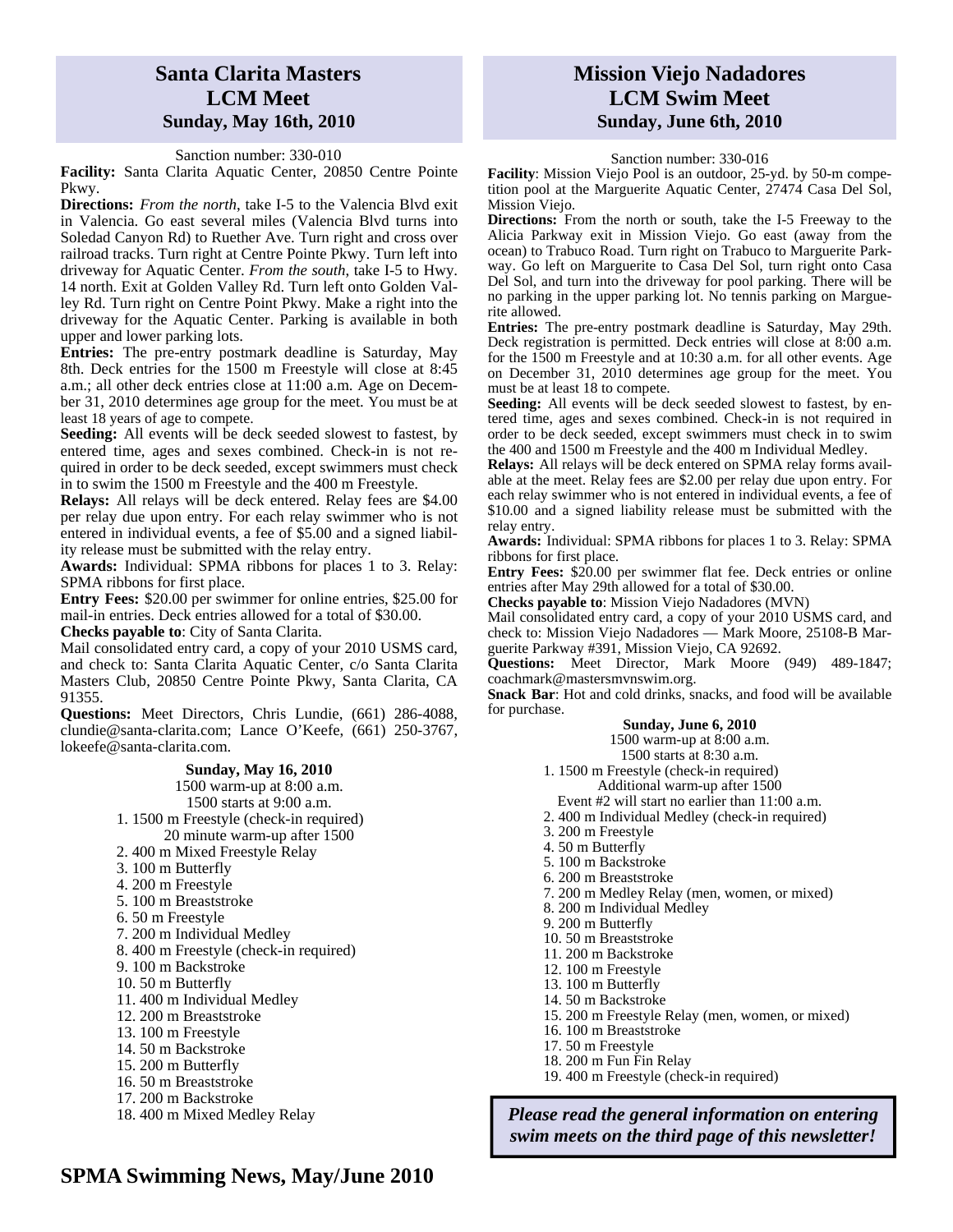### **Las Vegas Masters LCM Swim Meet Saturday, June 19th, 2010**

#### Sanction number: 330-017

**Facility**: Desert Breeze Park, 8275 W. Spring Mountain Road, indoor 50-meter by 25-yard pool. Lanes will be available for warm-up.

**Directions:** From the I-15 Fwy., take the Spring Mountain Rd West exit. Turn west on Spring Mountain Road and go 4 1/2 miles to the pool.

**Entries:** Pre-entry postmark deadline: Saturday, June 12th. On deck registration permitted. Deck entries will close at 12:30 p.m. for the first 6 events. Deck entries will close at 1:00 p.m. for the remaining events. Age on December 31, 2010 determines age group for the meet. You must be at least 18 to compete.

**Seeding:** All events will be deck seeded slowest to fastest, by entered time, ages and sexes combined. Check-in is not required in order to be deck seeded except swimmers *must* check in to swim the 400 meter freestyle.

**Relays:** All relays will be deck entered, on SPMA relay forms available at the meet. Relays are *free*. For each relay swimmer who is not entered in individual events, a fee of \$5.00 and a signed liability release must be submitted with the relay entry.

**Awards:** Individual: SPMA ribbons for places 1 to 3. Relay: SPMA ribbons for first place.

**Entry Fees:** \$25.00 per swimmer flat fee. Deck entries or online entries after June 12th allowed for a total of \$35.00.

**Checks payable to**: Las Vegas Masters

Mail consolidated entry card, copy of 2010 USMS card, and check to: Las Vegas LCM Meet, P. O. Box 204, Lake Forest, CA 92609-0204.

**Questions:** Meet Director, Victor Hecker (702) 247-7788. Meet Entries: Robert Mitchell, mitchellrobert@cox.net.

#### **Saturday, June 19, 2010**

Warm-up at noon Meet starts at 1:00 p.m. 1. 400 m Freestyle (check-in required) 2. 50 m Butterfly 3. 100 m Freestyle 4. 100 m Backstroke 5. 200 m Freestyle 6. 50 m Breaststroke 7. 100 m Butterfly 8. 50 m Freestyle 9. 50 m Backstroke 10. 200 m Individual Medley 11.100 m Breaststroke 12.200 m Medley Relay 13.200 m Freestyle Relay

### **Newport Beach Lifeguards Balboa-Newport Pier-to-Pier Saturday, July 10th, 2010**

Sanction number: 330-018

**Distance:** 2 miles

**Location:** Start from the beach next to the Balboa Pier. Swim to a buoy offshore, turn right shoulder to buoy, and then up the coast to a buoy just off the Newport Pier. Round right shoulder to buoy at the Newport Pier and finish on shore in front of Lifeguard Headquarters. It is always recommended that swimmers wear a bright cap and be accompanied by a paddler.

**Check-in:** Registration is at 9:00 a.m. at Lifeguard Tower "M," next to the Balboa Pier. The swim starts at 10:00 a.m.

**Entries:** Pre-registration is \$25.00 (includes a T-shirt) and is due by Tuesday, June 29th. Beach entries available for \$30.00. Register for both this swim and the August 28th Don Burns Corona del Mar swim for \$45.00.

To enter, send a copy of your 2010 USMS card, an SPMA consolidated card, and your T-shirt size with your check payable to: N.B.O.L.A. Mail to: Nadine Turner, One Giverny, Newport

Coast, CA 92657.<br>Application and Additional Information: www.newportlifeguard.org, Nadine Turner, (949) 640-5350; nadineturner3@cox.net

### **Semana Nautica Sports Festival Santa Barbara 6-mile Swim Sunday, July 11th, 2010**

#### Sanction number: 330-022

#### **Distance:** 6 miles

**Location:** Goleta Beach to Arroyo Burro Beach, Santa Barbara. Start on the west side of Goleta pier. There is no charge for parking at either beach, carpooling from finishing beach will be arranged the morning of the swim. Water temperature varies from 58-65°F in June and July. This swim is for experienced swimmers *only*! Participants must bring board/kayak and paddler to accompany them in the ocean swim. No wetsuits.

**Check-in:** Registration begins at 7:30 a.m. The swim starts at 9:00 a.m.

**Entries:** Pre-registration is \$40.00 and entries must be received by Friday, July 2nd. No beach entries. T-shirts are \$15.00.

To enter, print and complete the entry form at www.semananautica.com or send a copy of your 2010 USMS card, an SPMA consolidated card, and your T-shirt size with your check payable to: Jane Cairns, 5094 Cathedral Oaks Rd, Santa Barbara, CA 93111. Include a list of recent ocean swims completed.

**Additional Information:** Jane Cairns, (805) 886-8123, janeswims@juno.com

### **Seal Beach Swim Club, 37th Seal Beach Rough Water Swim, Sunday, July 11th, 2010**

#### Sanction number: 330-019

**Distance:** 1-mile and 5-kilometer events.

**Location and directions:** Take the 405 Fwy to Seal Beach Blvd. South, turn right on Pacific Coast Hwy, and then left on Main St. Make a right turn on Ocean Ave. Parking is available in the lot on the left side for a fee. Note that parking on Ocean Ave. and side streets is limited to one hour.

**Check-in:** Check-in times vary with event. Check-in starts at 6:30 a.m. for the 5K swim, you must check in by 7:15 a.m., and the start is at 8:00 a.m. The 1-mile check-in is at 8:00 a.m. with an approximate 9:30 a.m. start time.

**Entries:** Pre-registration is \$25.00 and must be postmarked by Friday, June 25th. Race day registration is \$30.00.

To enter, send a copy of your 2010 USMS card and a completed SPMA consolidated card with your check payable to: Seal Beach Swim Club. Mail to: S.B.R.W.S., P. O. Box 605, Seal Beach, CA 90740.

**Additional Information:** Maria Fattal, (562) 430-1092; sbvbcmaria@yahoo.com; www.sealbeachswimclub.org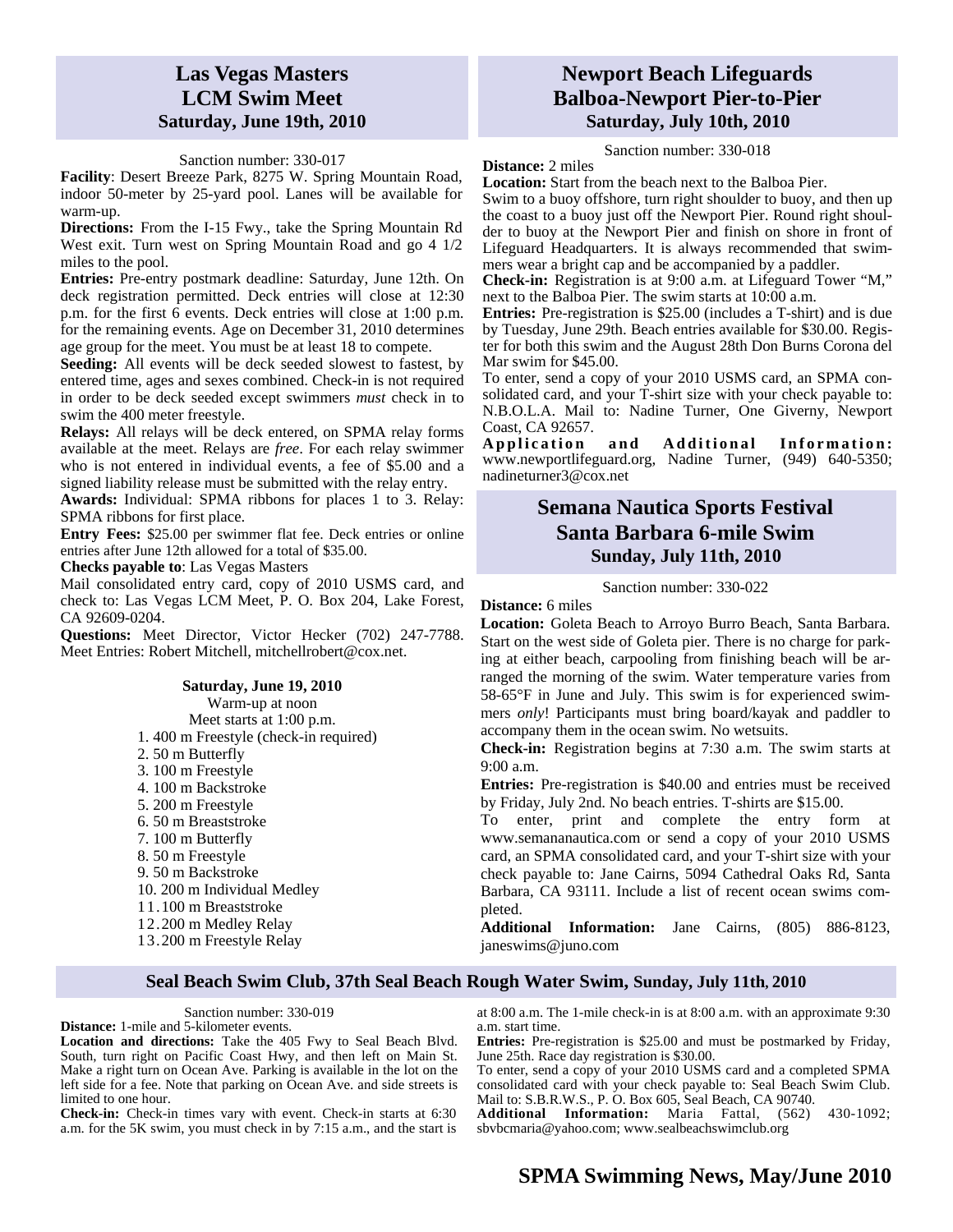### **Mission Viejo Nadadores Patrick Moore Memorial LCM Relay Meet Saturday, July 3rd, 2010**

#### Sanction number: 330-015

**Facility**: Mission Viejo Pool is an outdoor, 25-yd. by 50-m competition pool at the Marguerite Aquatic Center, 27474 Casa Del Sol, Mission Viejo.

**Directions:** From the north or south, take the I-5 Freeway to the Alicia Parkway exit in Mission Viejo. Go east (away from the ocean) to Trabuco Road. Turn right on Trabuco to Marguerite Parkway. Go left on Marguerite to Casa Del Sol, turn right onto Casa Del Sol, and turn into the driveway for pool parking. There will be no parking in the upper parking lot. No tennis parking on Marguerite allowed.

**Entries:** This will be a deck entered meet. Entry cards for events 1 to 4 are due by 8:45 a.m., events 5 to 8 by 10:00 a.m., events 9 to 12 by 10:30 a.m., and events 13 to 15 by 11:00 a.m. Age on December 31, 2010 determines age group for the meet. You must be at least 18 to compete.

**Seeding:** All events will be deck seeded slowest to fastest, by entered time, ages and sexes combined.

**Relays:** All relays will be deck entered on SPMA relay forms available at the meet. Relay fees are \$10.00 per relay due upon entry.

**Awards:** SPMA ribbons for first through third place.

**Entry Fees:** \$15.00 per swimmer surcharge. Swimmers must complete a consolidated entry card and provide a photocopy of their 2010 USMS card.

**Questions:** Meet Director, Mark Moore, (949) 489-1847; coachmark@mastersmvnswim.org.

**Snack Bar:** Hot and cold drinks, snacks, and food will be available for purchase.

#### **Saturday, July 3, 2010**  Warm-up at 8:30 a.m. Meet starts at 10:00 a.m.

- 1. Women's 400 m Medley Relay
- 2. Men's 400 m Medley Relay
- 3. Mixed 200 m Freestyle Relay
- 4. Women's 200 m Medley Relay
- 5. Men's 200 m Medley Relay
- 6. Mixed 800 m Freestyle Relay **10 minute break**
- 7. Women's 400 m Freestyle Relay
- 8. Men's 400 m Freestyle Relay
- 9. Mixed 200 m Medley Relay
- 10. Women's 200 m Freestyle Relay
- 11. Men's 200 m Freestyle Relay
	- - **10 minute break**
- 12. Women's 800 m Freestyle Relay
- 13. Men's 800 m Freestyle Relay

### **15 minute break**

- 14. Mixed 400 m Medley Relay
- 15. Mixed 400 m Freestyle Relay

A portion of the proceeds from this meet will go towards the Patrick Moore Memorial College Scholarship Fund.

## Expand your horizons!

Take a trip to a swim meet in a neighboring LMSC. For up-to-date information check out these websites:

San Diego-Imperial: www.simasterswim.org New Mexico: www.zianet.com/pdjang/nmms/index.htm

Arizona: www.azlmsc.org

### **Santa Barbara Masters Reg Richardson Memorial LCM Meet Saturday, July 10th, 2010**

### Sanction number: 330-020

The Reg Richardson Memorial Meet is part of Semana Nautica, Santa Barbara's annual summer sports festival, now in its 73rd year! Learn more at www.semananautica.com.

**Facility**: Los Banos Del Mar Pool, 401 Shoreline Drive, Santa Barbara.

**Directions:** *From the 101 Freeway going north*, exit at Cabrillo Blvd. (off-ramp is in the fast lane). Turn towards the ocean and drive west along the beach. Cabrillo Blvd. becomes Shoreline Drive at Castillo St., which dead-ends at the pool. *From the 101 Freeway going south*, exit at Castillo St. Turn right and the pool is at the end of Castillo. Parking is available on Castillo St. and in the lot behind the pool. The parking lot entrance is west of the pool at Harbor Way and Shoreline Drive. There is a parking fee at the lot.

**Entries:** Pre-entry postmarked deadline: Thursday, July 1st. On deck registration permitted. Online registration will be available. Deck entries will close at 8:45 a.m. for the 1500 m Freestyle and 10:30 a.m. for all other events. Age on December 31, 2010 determines age group for the meet.

**Seeding:** All events will be deck seeded slowest to fastest, by entered time, ages and sexes combined. Check-in is not required in order to be deck seeded, except swimmers *must* check in to swim the 1500 m Freestyle.

**Relays:** The 200 m Freestyle relay will be deck-entered. Relay fees are \$5.00 per relay due upon entry. All relays must be submitted on SPMA relay forms that will be available at the meet. For each relay swimmer who is not entered in individual events, a signed liability release must be submitted with the relay entry.

**Awards:** Individual: SPMA ribbons for places 1 to 3. Relay: SPMA ribbons for first place.

**Entry Fees:** There is a \$25.00 flat fee per swimmer. For relay-only swimmers, the fee is \$5.00. Deck entries or online entries after July 1st allowed for \$35.00.

**Checks payable to**: Santa Barbara Swim Club

Mail consolidated entry card, a copy of your 2010 USMS card, and check to: Santa Barbara Swim Club, P. O. Box 204, Lake Forest, CA 92609-0204.

**Questions:** Santa Barbara Swim Club Office (805) 966-9757, sbsc@sbswim.org. Meet Processing, Robert Mitchell, mitchellrobert@cox.net.

### **Saturday, July 10, 2010**

Warm-up at 8:00 a.m. 1500 m Freestyle starts at 9:00 a.m.

- 1. 1500 m Freestyle
	- Additional warm-up after 1500 m Freestyle Event #2 starts at 11:00 a.m.
	-
- 2. 100 m Freestyle<br>3. 100 m Breaststro 100 m Breaststroke
- 4. 200 m Individual Medley
- 5. 50 m Freestyle
- 6. 200 m Butterfly
- 7. 50 m Breaststroke
- 8. 100 m Backstroke
- 9. 200 m Freestyle
- 10. 100 m Butterfly
- 11. 50 m Backstroke
- 12. 200 m Breaststroke
- 13. 50 m Butterfly
- 14. 200 m Backstroke
- 15. 400 m Relay (Medley or Freestyle; men, women, or mixed; deck enter)

**For a complete list of open water events in the Southern California area, including those not sanctioned by SPMA, visit:** 

*www.spma.net* 

*Click on Open Water & Long Distance*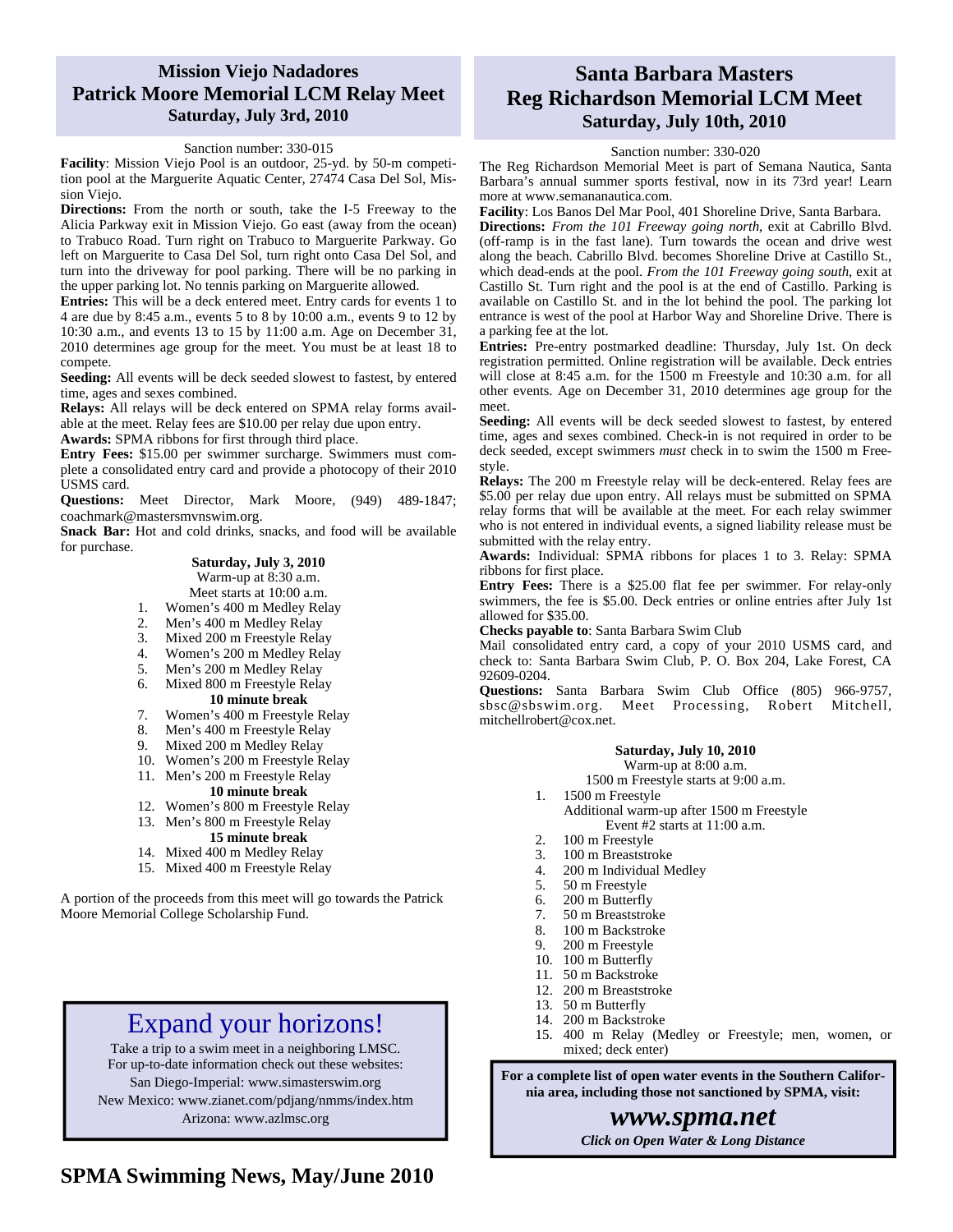### **FAST Masters LCM Regional and Zone Championships Janet Evans Swim Complex, Fullerton Friday to Sunday, July 23rd to 25th, 2010**

#### Sanction number: 330-023

**Facility**: Janet Evans Swim Complex, 801 W Valencia Ave, Fullerton, outdoor 8 lane, 50-meter competition pool, with separate warm-up area available.

**Directions:** From the 91 Fwy take the Euclid Ave exit. Go north on Euclid to Valencia and turn right on Valencia. The swim complex is located on the left.

**Fees:** Flat fee of \$45.00 if entered online or postmarked on or before Tuesday, July 13th. Entries entered online, postmarked or submitted after midnight on July 13th will be subject to a \$5.00 late fee. *All paper entries not received by 8:00 p.m. on Saturday, July 17th will be rejected. Online entries will close at midnight on Sunday, July 18th. No individual deck entries will be allowed.*  Check www.spma.net for online entry link. Relay-only swimmers: Swimmers who plan to swim only in relays may do so, for a \$10.00 fee. Relay-only swimmers must also sign a consolidated entry card and may deck enter the meet. Swimmers are limited to entering and swimming a total of 7 individual events for the entire meet (but no more than 5 per day), plus relays.

**Seeding**: Men and women will be seeded together for the 400, 800 and 1500 m Freestyle and 400 m Individual Medley, based on entry time. The 1500 and 800 m Freestyle will be limited to the first 50 entries for each event. The 1500 m Freestyle will be swum fastest to slowest, all other events will be swum slowest to fastest. Men and women will swim separately for all other individual events. Scoring will be separate, by gender and age group. All individual events will be seeded and swum slowest to fastest.

**Check-in:** Check-in is required for the 400, 800 and 1500 m Freestyle events and the 400 IM. Check-in will close at 2:30 p.m. Friday for the 1500, 8:00 a.m. Saturday for the 400 m Freestyle, 8:00 a.m. Sunday for the 800 m Freestyle, and 9:00 a.m. Sunday for the 400 IM.

**Awards:** SPMA medals for individual places 1st to 3rd, SPMA ribbons for places 4th to 6th for each age group and gender. SPMA medals for 1st place relay teams, SPMA ribbons for 2nd and 3rd places. Special awards for high point male and female swimmer in each age group, based on points from individual events. Awards to top 8 clubs, based on combined scoring for men and women, individual events plus relays, including mixed relays. Scoring will be to ten places.

**Checks payable to**: FAST Swimming

Mail consolidated entry card, a copy of your 2010 USMS card, and check to: FAST Masters Meet, P. O. Box 204, Lake Forest, CA 92609-0204.

**Snack Bar**: A snack bar will be available on site.

**Questions**: Meet Director, Terry Merlihan, (714) 693-3991, themerlihan5@att.net. Meet Processing: Robert Mitchell, mitchellrobert@cox.net.

*Online entries are available for many of our meets. In some cases a discount is available for entering online, because it saves the meet host a lot of data entry! Please check www.spma.net for links to online entries.* 

#### **Friday, July 23, 2010 Warm-up at 2:00 p.m. Meet starts at 3:00 p.m.**

Check-in for the 1500 m Freestyle will close at 2:30 p.m. 1. 1500 m Freestyle (Women, Men; seeded fast to slow)

#### **Saturday, July 24, 2010 Warm-up at 7:30 a.m. Meet starts at 9:00 a.m.**

Check-in for the 400 m Freestyle will close at 8:00 a.m.

- 2. 400 m Freestyle (Women, Men)
- 3. Women's 50 m Butterfly
- 4. Men's 50 m Butterfly 5. 400 m Freestyle Relay (Women, Men, Mixed)
- 6. Women's 100 m Breaststroke
- 7. Men's 100 m Breaststroke
- 8. Women's 200 m Butterfly
- 9. Men's 200 m Butterfly
- 10. Women's 100 m Freestyle
- 11. Men's 100 m Freestyle
- 12. Women's 100 m Backstroke
- 13. Men's 100 m Backstroke
- 14. Women's 200 m Individual Medley
- 15. Men's 200 m Individual Medley
- 16. Women's 50 m Breaststroke
- 17. Men's 50 m Breaststroke
- 18. 400 m Medley Relay (Women, Men, Mixed)
- 19. 800 m Freestyle Relay (Women, Men, Mixed)

### **Sunday, July 25, 2010 Warm-up at 7:30 a.m. Meet starts at 9:00 a.m.**

Check-in for the 800 m Freestyle will close at 8:00 a.m.

- 20. 800 m Freestyle (Women, Men)
- 21. Women's 200 m Backstroke
- 22. Men's 200 m Backstroke
- 23. Women's 50 m Freestyle
- 24. Men's 50 m Freestyle
- 25. 400 m Individual Medley (Women, Men)
- 26. Women's 100 m Butterfly
- 27. Men's 100 m Butterfly
- 28. Women's 50 m Backstroke
- 29. Men's 50 M Backstroke
- 30. Women's 200 m Freestyle
- 31. Men's 200 m Freestyle
- 32. Women's 200 m Breaststroke
- 33. Men's 200 m Breaststroke
- 34. 200 m Medley Relay (Women, Men)
- 35. 200 m Freestyle Relay (Women, Men)
- 36. Mixed 200 m Medley Relay
- 37. Mixed 200 m Freestyle Relay

**Relays:** A swimmer may swim only one relay in each of events 5, 18, and 19 (e.g., Women, Men or Mixed). For entry information, please see the additional information online at www.spma.net.